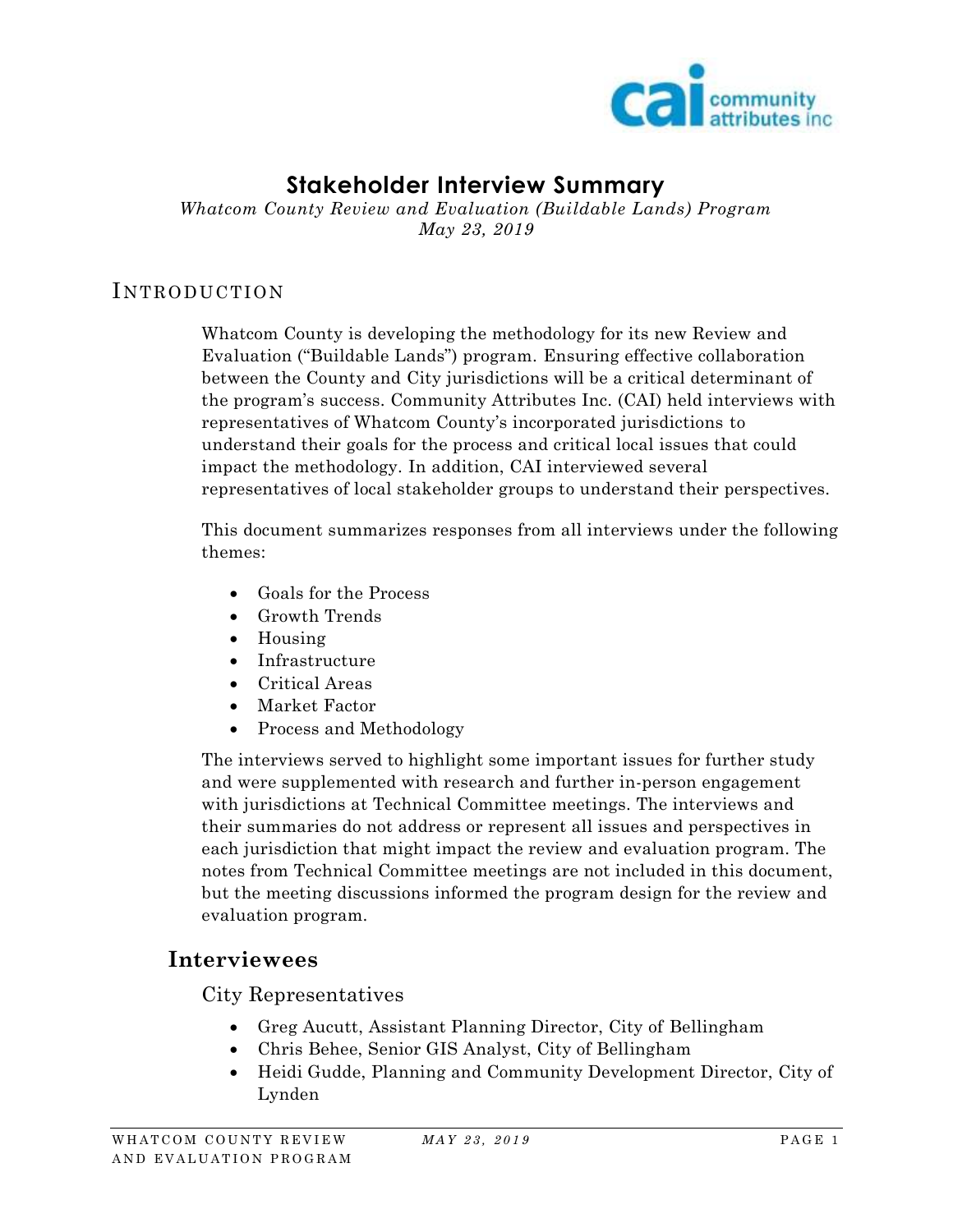- Rollin Harper, Sehome Planning and Development Services (Representing Cities of Everson, Nooksack, and Sumas)
- Haylie Miller, Community Development Director, City of Ferndale
- Stacie Pratschner, Community Development Director, City of Blaine

## Community Stakeholders

- Karlee Deatheridge, RE Sources for Sustainable Communities
- Perry Eskeridge and Mary Kay Robinson, Whatcom County Association of Realtors
- Don Goldberg, Port of Bellingham
- Jacquelyn Styrna, Building Industry Association of Whatcom County (BIAWC)
- Tim Trohimovich, Futurewise

# INTERVIEW RESPONSE SUMMARY

# **Goals for the Process**

# Key Findings

The Review and Evaluation Program should elevate *transparency and sound, evidence-based assumptions*. At the same time, methods should be as *efficient and simple* as possible. This process can be an opportunity to *provide better information* to elected officials and the public. This process should *provide support* to assumptions driving future plans. A set of *clear, simple communication materials* should accompany the work to communicate to elected and stakeholders why and how the new process is being implemented.

# Detailed Findings

Interviewees suggested the following goals for the methodology and process:

- Maintain consistency in analysis and methods across the jurisdictions. Ensure analysis could be repeated by a third party.
- Gather data at the parcel level, make sure it is possible to back out to the parcel level from aggregated calculations.
- Develop a process that is efficient and simple, being mindful of smaller jurisdictions' limitations.
- Develop a better understanding of weaknesses and impediments to growth in each city, explanations for why development has not taken place as desired/planned.
- Use as an opportunity to develop better tools to make information available to elected officials and the public, including performance tracking tools. As an interim step, a clear handout or slide to share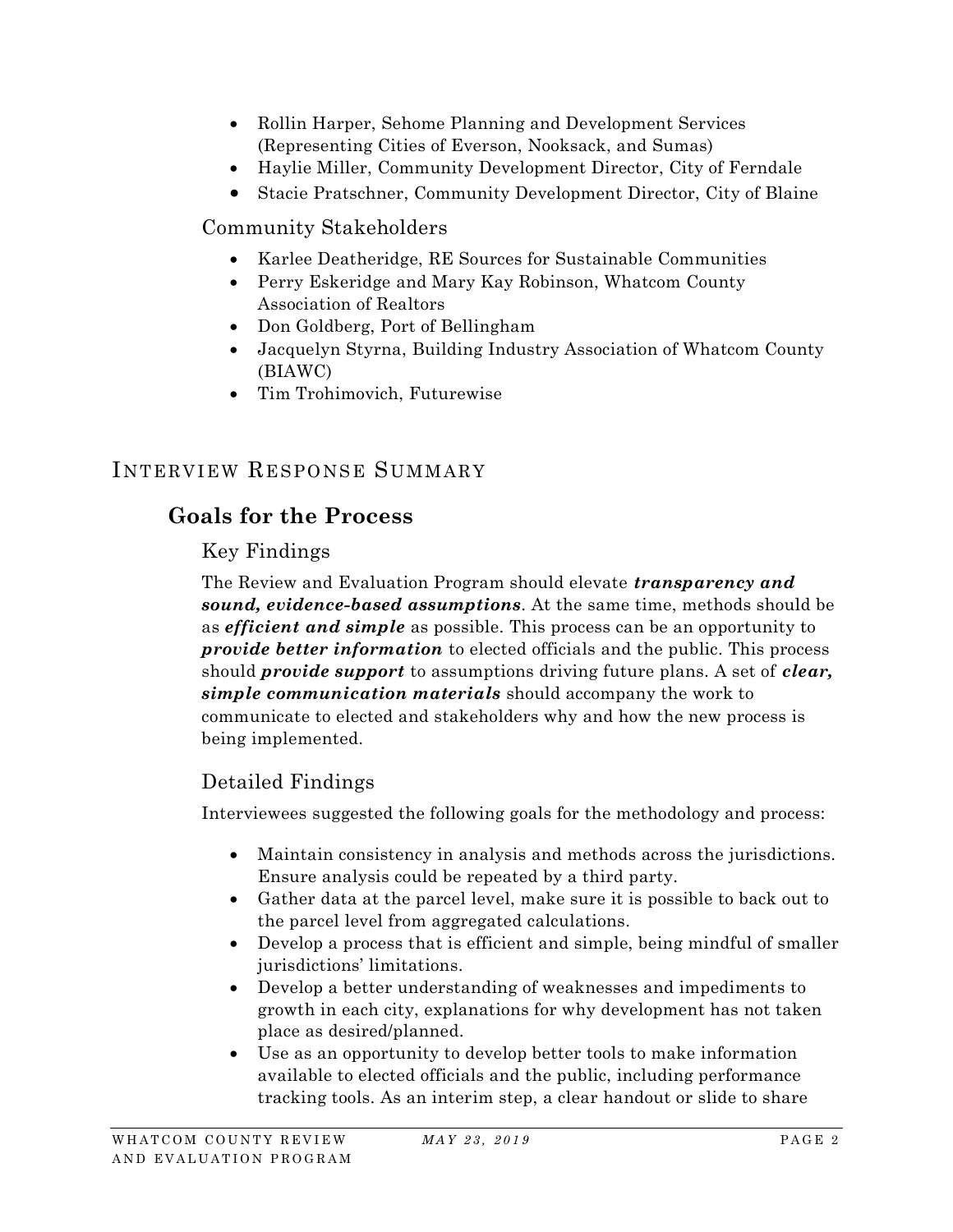with councils about the buildable lands analysis (BLA) and its relationship to the comp planning process would be helpful.

- Include transparency and participation have cities review draft maps of developable and vacant parcels to supplement and verify spreadsheet findings. Engage with local builders, environmental groups to review developable lands before they are finalized.
- Establish a solid process to support the following comprehensive planning cycle, avoid appeals of future plans.
- Avoid "planning by computer" for example, combining two small separated parcels that are not truly developable due to dimensions/other constraints into one large developable area.
- A more detailed review of commercial and industrial lands how they can be developed, whether parcel sizes, orientation, and infrastructure align with needs.

# **Growth Trends**

# Key Findings

While Bellingham remains Whatcom County's population and employment center, its *smaller cities are growing more rapidly (on a percentage basis)* and are experiencing challenges in meeting expanding urban infrastructure needs. Bellingham's growth is still the highest in terms of absolute population change. *Few unconstrained vacant parcels exist* in any jurisdiction, putting an emphasis on infill development opportunities as a focus of future growth. Groups in some communities are *opposed to growth and increased density* for reasons that span the political spectrum.

# Detailed Findings

## **General**

As Bellingham becomes more built out, cities like Ferndale are experiencing "spillover" growth. Developers are looking to smaller cities to build more single family housing, as there are no longer so many opportunities in Bellingham. These smaller cities are at a tipping point where they are no longer small towns, and require more urban services.

Many cities, especially Sumas, Everson, Nooksack, and Lynden, are surrounded by resource lands with very limited possibility for expansion beyond current UGA footprints. Several cities' UGAs were reduced following the 2009-2010 land capacity analysis (LCA).

Whatcom County's cities have diverse perspectives and goals related to growth and development. There is pushback against increasing density in several communities, and protectionist attitudes toward existing single family neighborhoods.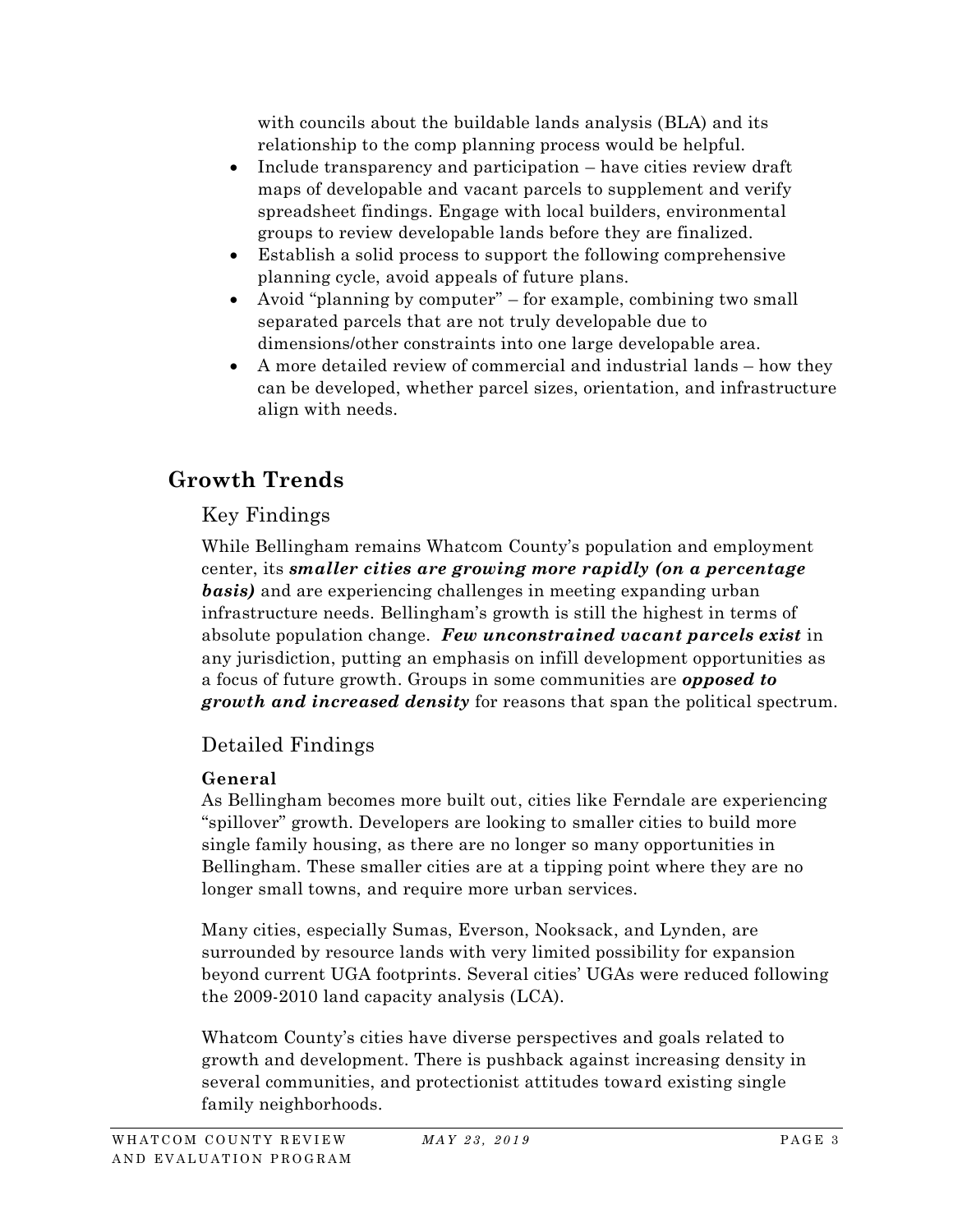The Canadian influence on Whatcom County is very strong, but varies depending on the strength of the Canadian dollar. As a result, it is challenging to plan with any certainty. Interviewees shared anecdotes about strong interest from Canadian companies in establishing a presence in Whatcom County but which have not moved forward.

#### **Bellingham**

In Bellingham, future growth will need to be accommodated through an increased share of multifamily infill development. There are strong neighborhood groups that often push back against this type of development.

#### **Everson**

Everson has a relatively large annexation proposed. The City has seen stronger residential growth in recent years, but very little commercial development.

#### **Ferndale**

Ferndale is expecting continued growth, but may have some challenges to achieve planned density in remaining undeveloped areas. Certain areas have multiple challenges which will limit yield - more critical areas, lack of infrastructure, etc. Ferndale is beginning to see more multifamily development, which is sparking some community pushback.

Ferndale's UGA was reduced following the 2009-2010 UGA. Some recentlybuilt schools were built prior to the reduction in areas that were central portions of the unincorporated UGA at that time, anticipating the City would expand further to the west. These schools are still located within the UGA following the reduction, but are no longer as centrally-located.

#### **Lynden**

Lynden is also at the point where easily developable parcels are developed, and available properties are much more likely to be constrained by physical factors and critical areas. The City is unique in that it is not located on the freeway and does not have a rail connection.

#### **Nooksack**

Nooksack has a relatively large annexation proposed, with the potential for another. The City has seen very little commercial development recently.

#### **Sumas**

Sumas has seen stronger residential growth in recent years. The City has been attractive to industrial development, and a number of projects are in the pipeline.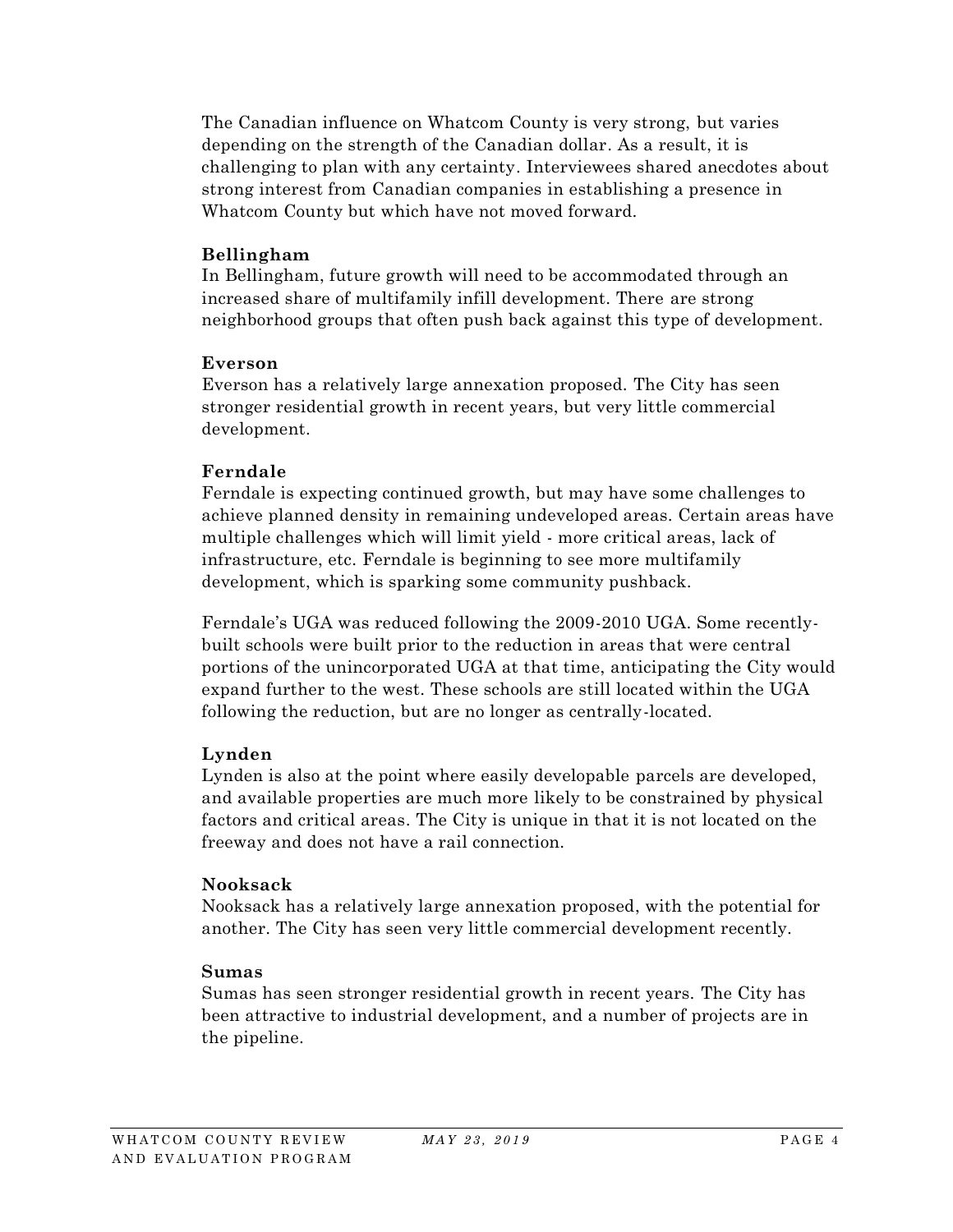# **Housing**

## Key Findings

*Housing affordability* is a principal concern in communities throughout Whatcom County. There are concerns that this challenge will grow as more higher income residents are drawn to Whatcom County from *Seattle and Vancouver*. Housing shortfalls are limiting jurisdictions' ability to *attract new employers.*

## Detailed Findings

#### **General**

Many cities are experiencing a growing affordability challenge. This becomes a limiting factor for attracting new employers, as the County lacks a large workforce and also lacks the housing stock to draw in employers and workers from elsewhere.

While challenges have been reported in attracting new employers, interviewees also speculated that higher-income households may be drawn to Whatcom County from Seattle and Vancouver. Such households can afford prices that are high for Whatcom County workers, but are still lower than the cities they have left, which may be placing upward pressure on home prices.

Employment is most heavily concentrated in Bellingham, but many commute from further places like Kendall. There are many lower income commuters coming from further away. As a result, there's a need to consider transportation along with housing costs.

Many cities are depending on developers to provide infrastructure in unincorporated UGAs after annexation, which increases the cost of development and housing prices. The cost of environmental and other mitigation also increases the cost of development. Finally, across the state, stakeholders report that the cost of building materials and construction labor has been rising significantly in recent years. While land costs tend to be lower in cities like Bellingham than some other areas in the state, material and labor cost increases can make the overall cost of development high enough to make financial feasibility challenging.

### **Bellingham**

Western Washington University student rentals have a significant impact on Bellingham's rental housing supply. Dorm space has not kept up with demand, and so families and students must compete for rental houses.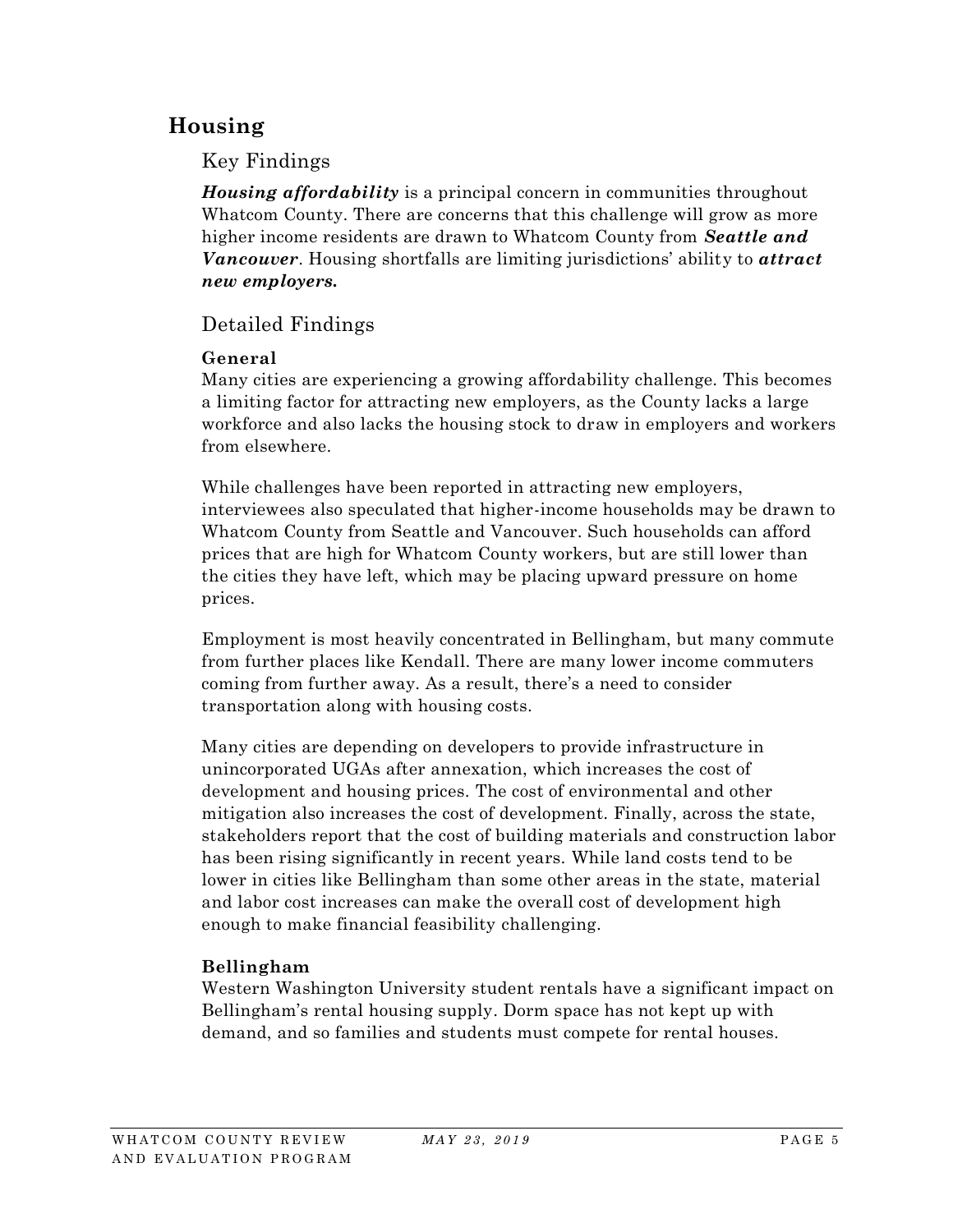#### **Blaine**

Blaine has a lack of housing across the board, and is considering a number of new tools to encourage more housing diversity.

# **Infrastructure**

### Key Findings

Many *unincorporated UGAs* are not currently served by utilities, and cities have policies to not extend utilities to these UGAs without annexation. Development potential in these areas is contingent on *developers' willingness* to pay to extend utilities and annexation. Each jurisdiction has specific infrastructure gaps which have *varied potential* to impact development capacity. Securing *sufficient water rights to serve future development* is a significant challenge in many communities, particularly Lynden and Ferndale.

## Detailed Findings

#### **General**

Most cities depend on a mix of public and private investment to fund utilities and infrastructure. Many developable parcels in unincorporated UGAs throughout the County are not yet served by utilities.

Business parks are less common in Whatcom County compared to other areas in Western Washington. As a result, more commercial development is singular, and expensive site costs like stormwater infrastructure cannot be shared as under a business park model.

While the "Hirst Fix" was established by the state legislature in 2018 (Senate Bill 6091), interviewees reported that development may still be shifting away from rural areas. Some people who had previously been planning to develop estate-type properties in Whatcom County are now looking to small cities like Lynden to build large homes in City limits. These developments are very low density, and may not align with densities required to meet growth targets. This may be a temporary phenomenon.

#### **Bellingham**

Bellingham has gaps to address with emergency medical services, police, and fire. Some areas in South Bellingham have sandstone close to the surface, making it infeasible to serve these areas with sewer. The City assumes only low densities can be achieved in such areas.

### **Blaine**

Most of Blaine's planned residential capacity is contained in two large planned unit developments, and both have significant utility gaps. Until the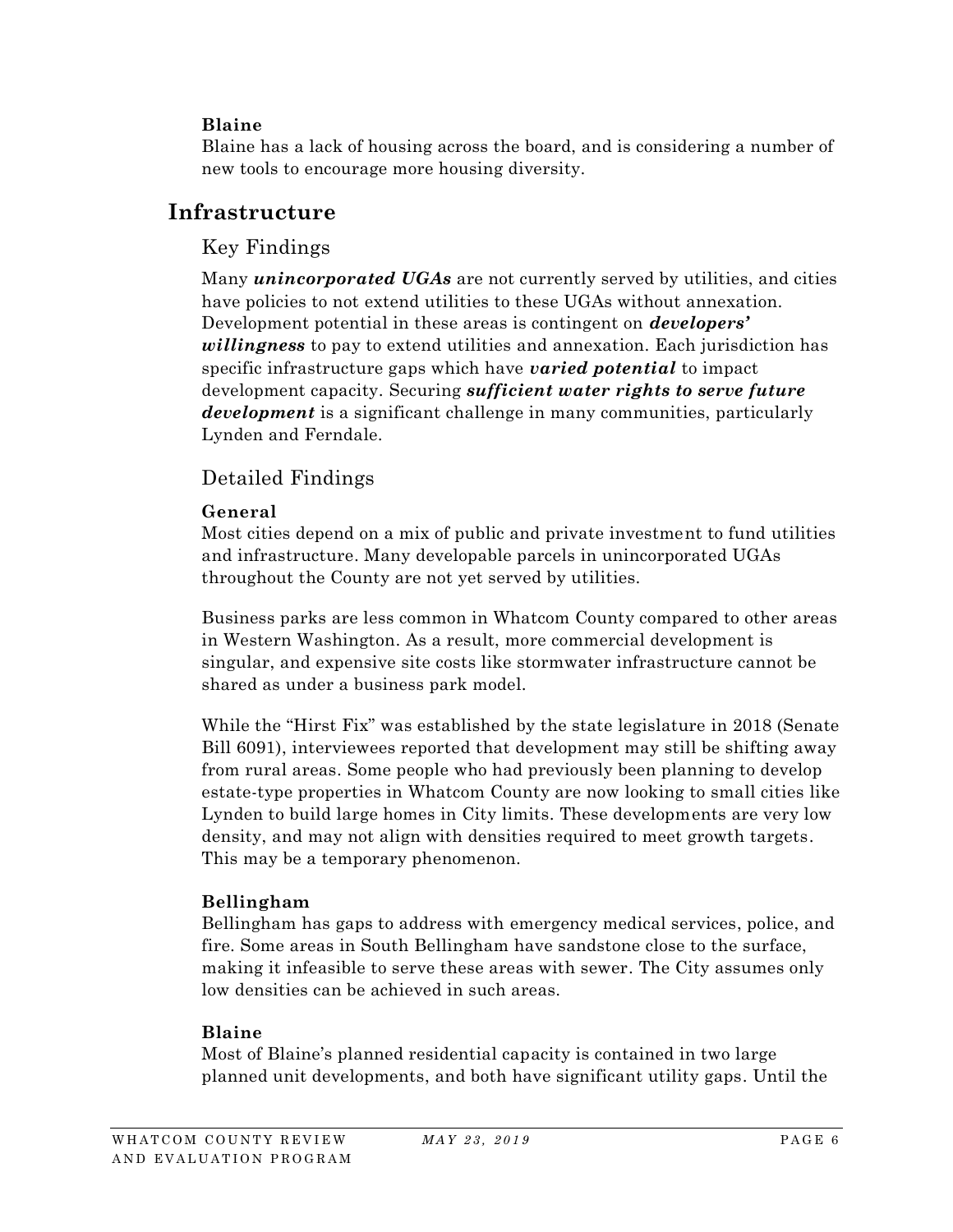City can secure more funding to address the gaps, only rural densities will be achievable in these areas.

#### **Everson**

In Everson, a new pump station will be required to serve the new annexation area, but builder must be willing to pay for it.

### **Ferndale**

Ferndale is nearing capacity on its wastewater treatment plant and must start construction on a new facility in the next year. Utility rates will have to increase to help cover funding. The new treatment plant is among several major capital projects in the next five years that will absorb most or all of the City's energy and money. The City's ability to complete minor capital improvements will be limited, even if strong growth occurs.

There are several areas not currently served by sewer or water. Any new development with septic must be approved by public works, which has set high standards for new development on septic. The City also has water capacity concerns, and is working to secure additional water rights.

## **Lynden**

Lynden is operating under a memorandum of understanding (MOU) with the Department of Ecology regarding its water capacity and is committed to identifying additional sources of water. The City is exploring a number of creative solutions.

The City is considering sewer expansion, but some areas are much easier to serve than others. Residents are concerned about gaps in fire and police service and wish to maintain current level of service. Several major streets in require improvements, but City-collected fees have not been sufficient to keep pace with improvements.

# **Critical Areas**

# Key Findings

Development capacity in many UGAs is significantly impacted by critical areas. In addition, the scope of some critical areas such as *floodways* are changing and expanding over time. Expanded, coordinated use of *mitigation banks* may be one tool available to offset the current limitations of critical areas on remaining developable land supply. *Flood zones and wetlands* and their associated buffers are a pronounced challenge in numerous cities.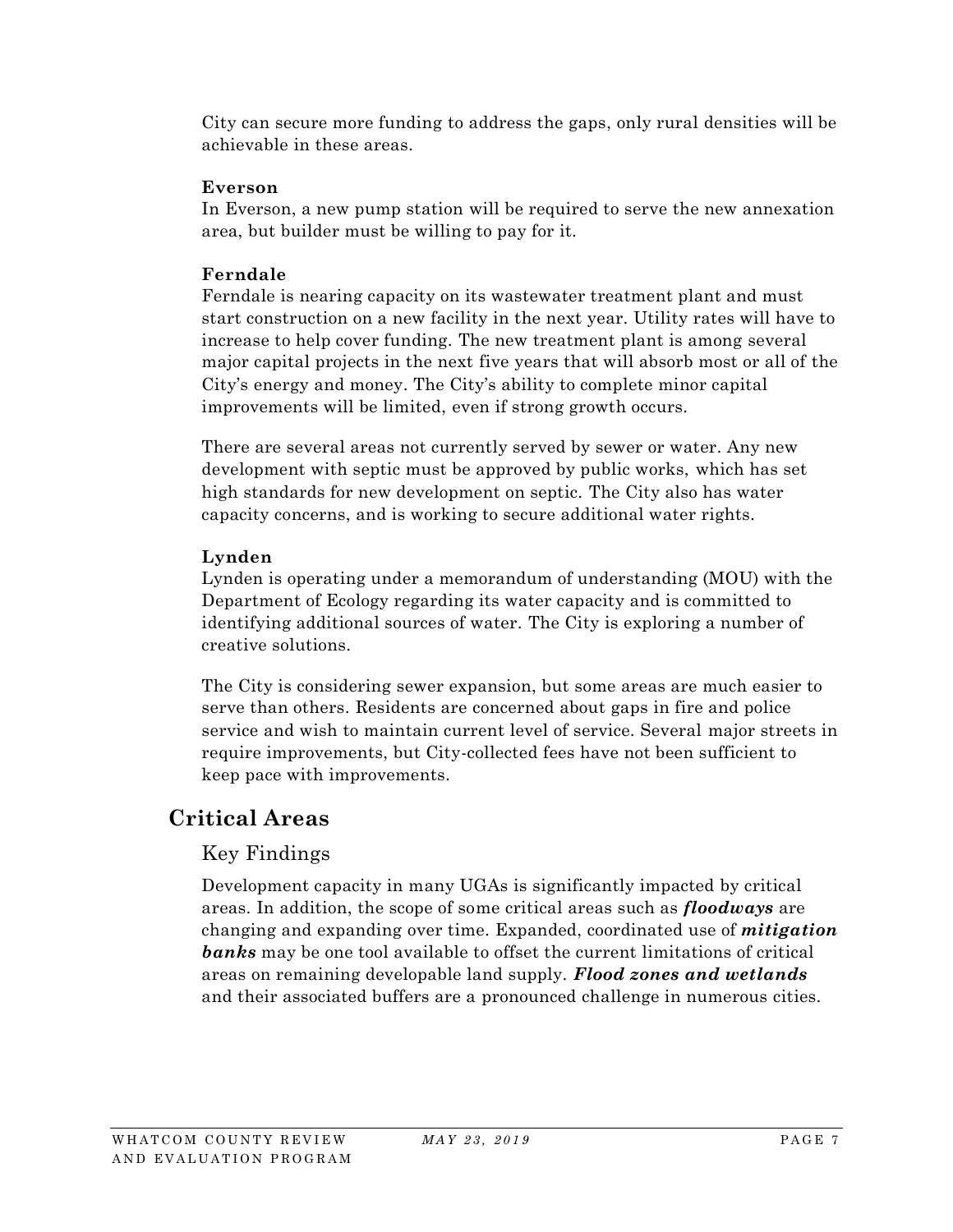## Detailed Findings

### **General**

Cities currently experiencing development limitations due to flooding could see these limitations grow as flooding events increase in frequency due to climate change.

The Lummi Tribe previously had a wetland mitigation bank available, but the credits have been exhausted. There is a possibility of more credits coming available, but this is uncertain and outside of County control. One respondent stated that a comprehensive mitigation banking effort may be required to meet development capacity needs – there is a perception that "marginal" wetlands are creating significant barriers to development.

The methodology must somehow account for flexibility in buffers without overestimating developable area. In the last analysis, Bellingham did not deduct wetland buffers for parcels where clustering is permitting. Ferndale also allows for deviation from the maximum buffer, provided there is no net loss of function. As a result, more land may be developable than determined with maximum required buffers alone. At the same time, this practice was criticized, and some interviewees expressed the belief that current practices with buffers under the LCA methodology overestimated developable area on certain parcels.

### **Bellingham**

For the 2016 LCA, Bellingham developed its own comprehensive critical areas geospatial layers based on local data to supplement standard Federal critical areas layers. Any time a new delineation is completed for a new development, the City digitizes it and brings it into its enterprise GIS network.

Bellingham's UGA was established independent of environmental constraints and it is now known that a large share of the UGA is wetlands. Within the city, many parcels are constrained by critical areas. The City is establishing a mitigation bank and it will soon become usable for public sector development projects. They are considering making it available for private development.

### **Ferndale**

Much of Downtown Ferndale is technically located in a floodplain. The City believes the type of flooding they are likely to experience is not likely to make downtown development infeasible – there are creative solutions like locating parking in the first floor. Ferndale is working on refining its wetlands data to more accurately reflect local conditions.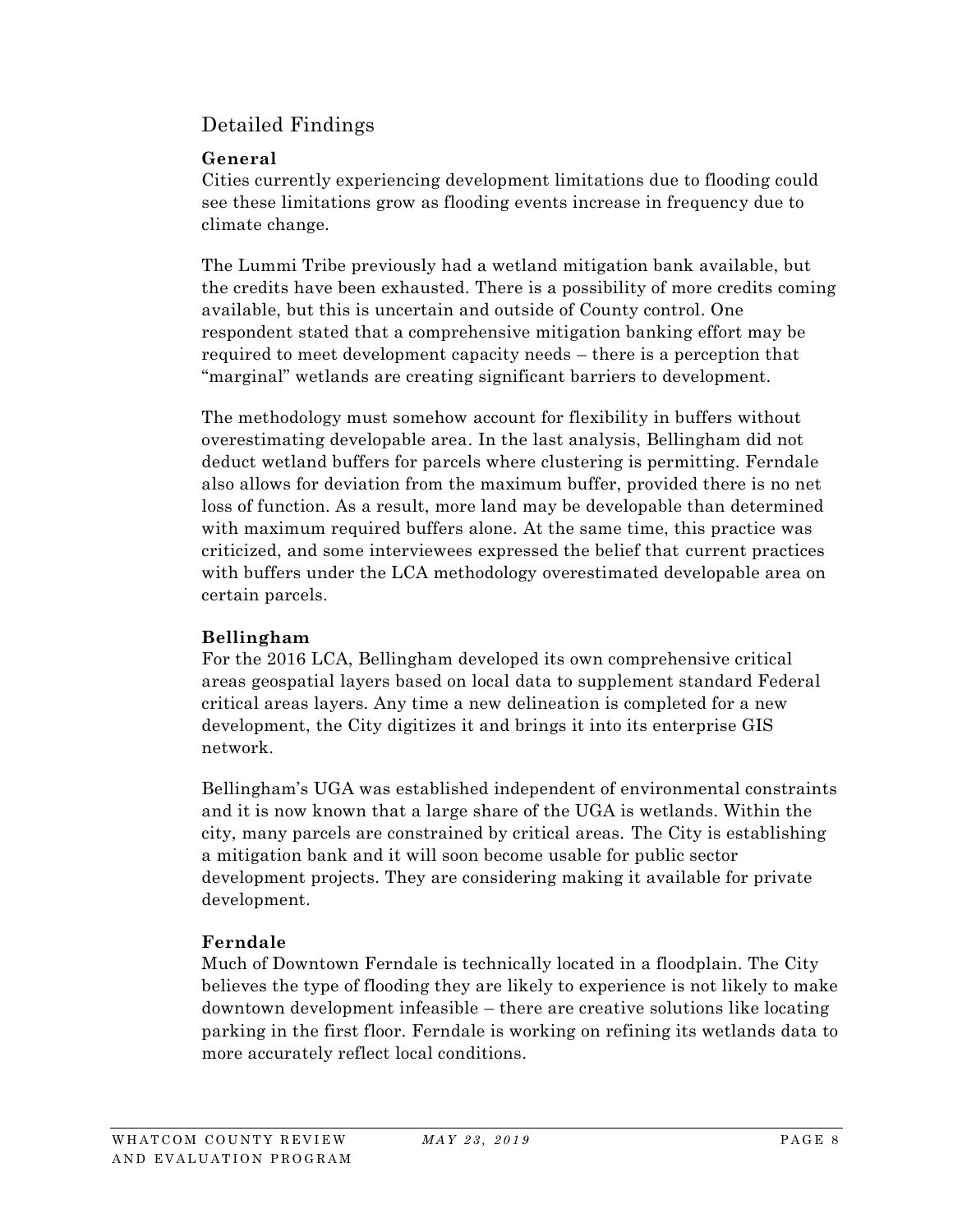#### **Lynden**

Lynden is seeking to implement a flood hazard zone for the Pepin Creek Subarea, which would significantly impact developability for a large portion of its UGA.

#### **Sumas**

Preliminary FEMA floodway maps show nearly all of Downtown Sumas in proposed floodway – existing commercial and industrial capacity would be lost.

# **Market Factor**

### Key Findings

Market conditions across the County are *diverse*, which market factors should reflect. Some stakeholders believe that the housing market in many communities is not yet ready to achieve the *rents and price levels* required by denser multifamily development. As a result, many multifamily zones are *underdeveloped*. The *cost to fund utilities and other infrastructure* in unincorporated UGAs has a strong downward impact on development appetite. *Owner willingness to sell* is assumed to be a significant limiting factor for development capacity assumptions.

## Detailed Findings

### **General**

Stakeholders shared concerns that the current market factor is not based in analysis of Whatcom County's real estate market. Separate market factors should be developed for commercial and industrial lands. There is skepticism about market support for higher densities in general and a shift toward a larger share of multifamily housing. Rents are too low to support structured parking or steel construction in most communities, which puts a natural limit on density. At the same time, vacancy is very low and has been very low for years. The growth of vacation rentals such as Airbnb may impact the rental housing supply in some cities. The cost to fund utilities and infrastructure on sites in unincorporated UGAs will have a significant market impact in many cities.

One interviewee stated that fewer small builders are willing and able to take on risks associated with required environmental standards in Whatcom County, and that only large companies are able to move forward. A high share of unwilling sellers was also identified as a significant local development barrier. Concentrations of land in single ownership will have an impact on market sale potential in a number of UGAs.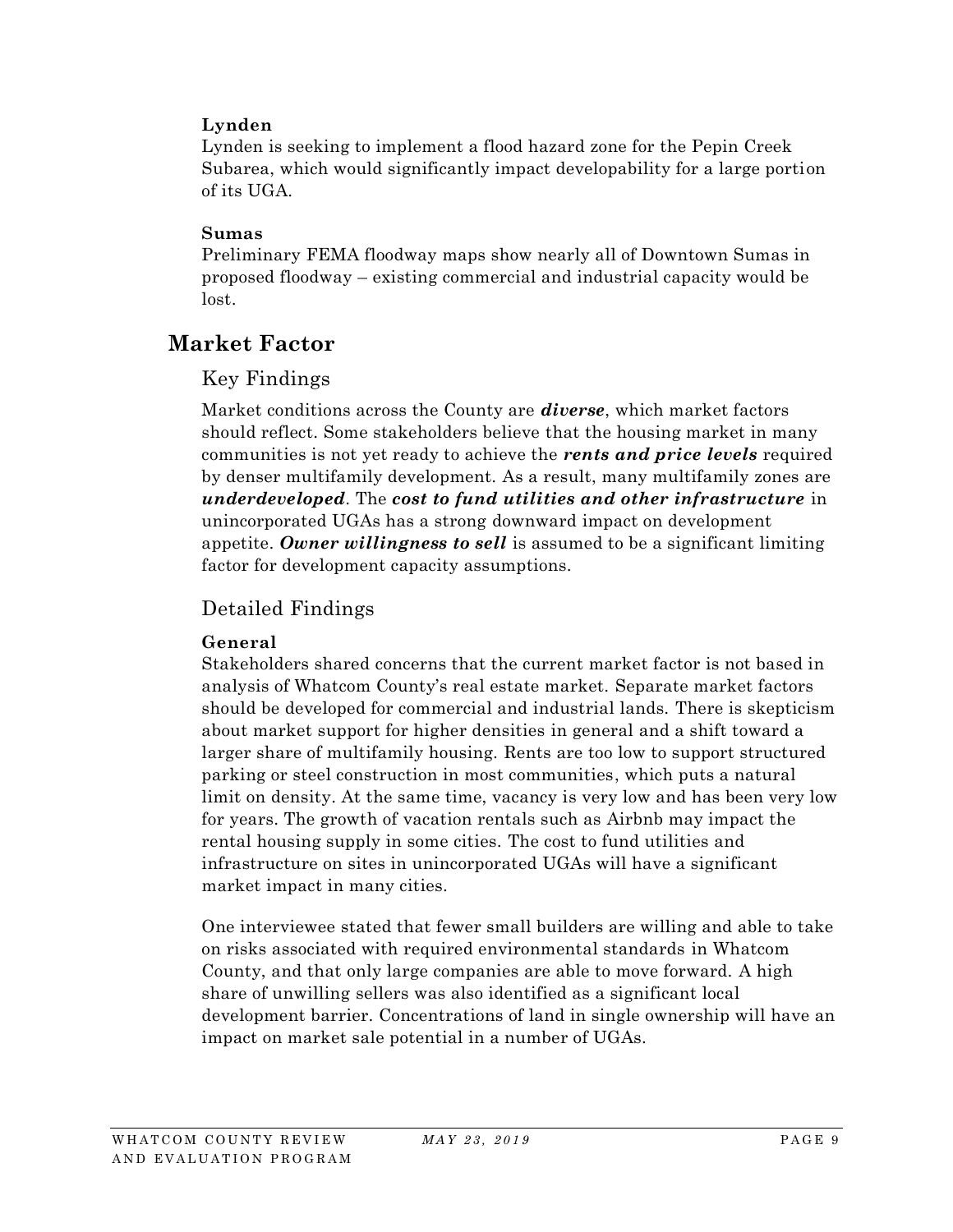#### **Bellingham**

First floor commercial requirements in Bellingham may produce more commercial space than the market can bear. Interviewees stated that the City's permitting process is more expensive and time consuming than other cities in the County.

The City used eight different market factors in the last LCA. These were influenced by location, current condition, and marketability. Data is available to review assessed value and sale prices on the parcel level.

#### **Ferndale**

Ferndale is working to encourage more mixed use and residential downtown, but it is expensive to build downtown. Infrastructure is aging and the cost to acquire sites is much higher than in other areas. As Ferndale does not currently have enough housing to meet demand, existing homes are selling for nearly as much as new homes, limiting redevelopment opportunities. With all these factors combined, City staff estimate the overall cost to build downtown is nearly twice that of other parts of the city.

#### **Lynden**

Lynden is starting to see higher densities, but densities are still relatively low for multifamily development. The City has goals for 5 units/acre in the city. A lot of its multifamily zoned land is not being developed to its maximum potential. Lynden's Chamber of Commerce states that they are "over retailed" for the size of the city.

#### **Sumas**

Almost all of the unincorporated UGA is owned by one person, who is actively farming.

# **Process and Methodology**

## Key Findings

The previous LCA was *highly dependent on one County staff member*, who has since left. Several jurisdictions have also experienced *turnover in key planning staff* positions since the last LCA. Some believe development capacity was *overestimated* in the last analysis. Some cities may need to *enhance their data collection capabilities*. The *County may need to take a lead role* in data analysis in collaboration with the cities.

## Detailed Findings

### **General**

Real estate industry stakeholders expressed skepticism about the existing land capacity methodology and believe that development capacity is overestimated. In previous analyses, the jurisdictions put considerable effort